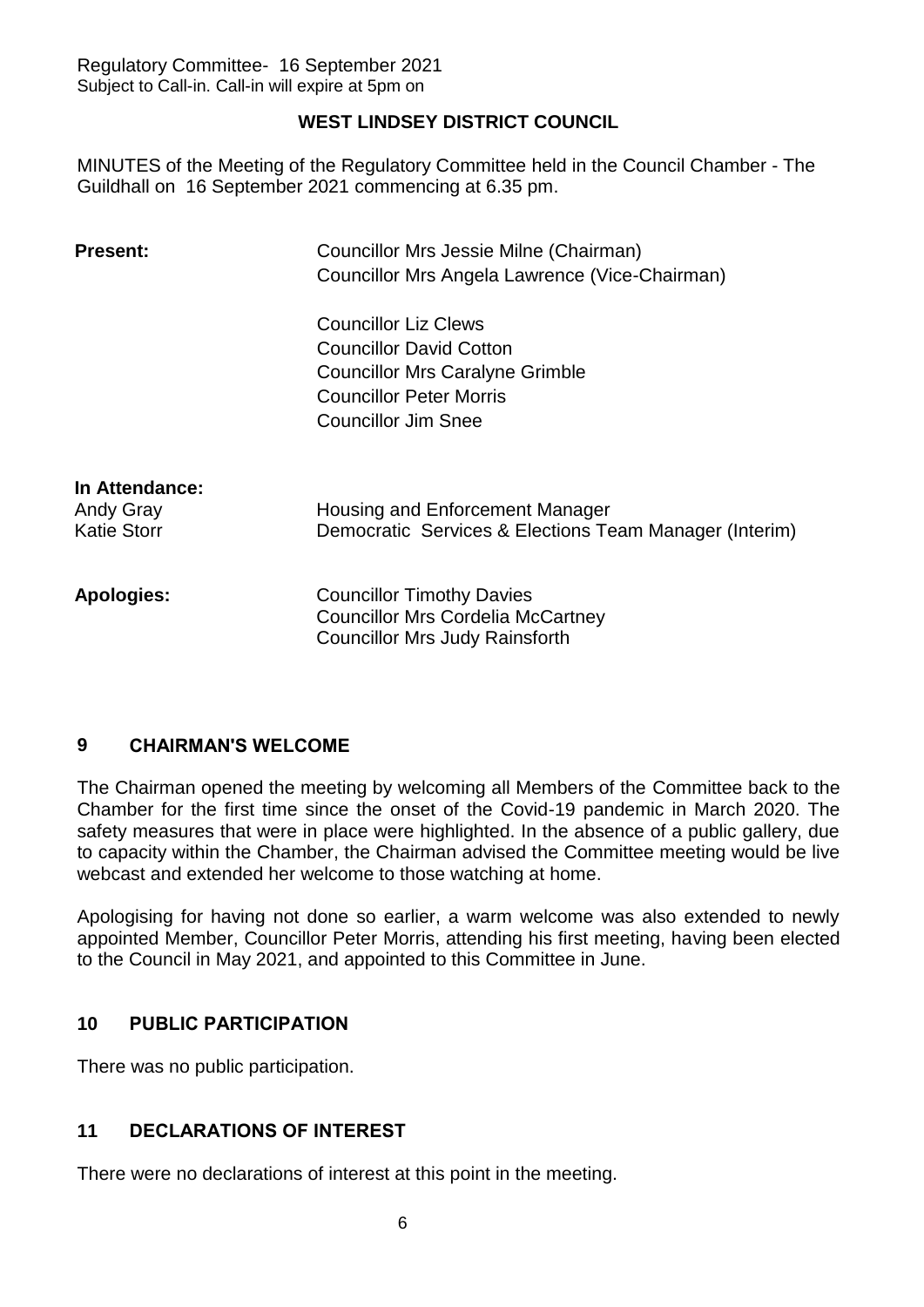## **12 MINUTES OF PREVIOUS MEETINGS**

Regulatory Committee – 10 June 2021

**RESOLVED** that the Minutes of the Meeting of the Regulatory Committee held on Thursday, 10 June 2021 be confirmed and signed as an accurate record.

## **13 MATTERS ARISING**

In the absence of any questions, the report was taken "as read" and with no requirement for a vote, the Matters Arising were **DULY NOTED.**

## **14 CAFE/PAVEMENT LICENSES - EXTENSION OF SUB DELEGATION TO LINCOLNSHIRE COUNTY COUNCIL**

On the 21 July 2020 an Urgent Delegated Decision was made to delegate the District Council's function in relation to "Pavement Licenses" under the Business and Planning Act 2020 to Lincolnshire County Council up until the 30 September 2021.

It had now been confirmed that the provisions within the Act would be extended until the 30 September 2022. The Committee therefore gave consideration to a report in which it was proposed that the existing Sub-Delegation of Pavement Licenses to Lincolnshire County Council be extended until 30 September 2022

The report set out the rationale for proposing to continue with the delegated arrangement noting, prior to the Business and Planning Act 2020 , such matters had been a function of the County Council and as such the District Council had no processes in place to administer the function.

Section 3 of the report set out the extent of the current sub-delegation, the services the County Council provided as a result, free of charge and the number of applications made since the introduction of the legislation, which amounted to six in the District. There were alternative options to the Council and these were outlined in Section 4.

Debate ensued and given some Members experiences, some were of the view that in the longer term in may be better that the District Council undertake the function within the auspices of the planning remit, as it was considered there were a number of conditions and circumstances which appertained to planning. Recent experiences were shared including difficulties in seeking enforcement from Lincolnshire County Council, with a suggestion this would be much easier if the function remained in-house due to it being more localised, and Officers having more local knowledge of specific circumstances. Some Members felt there needed to be a greater input at a local level.

Members were reminded that street licensing was historically at County Council function, and as such the District Council had limited systems and resources in place to manage the emergency legislation. Returning the function in-house was an option that could be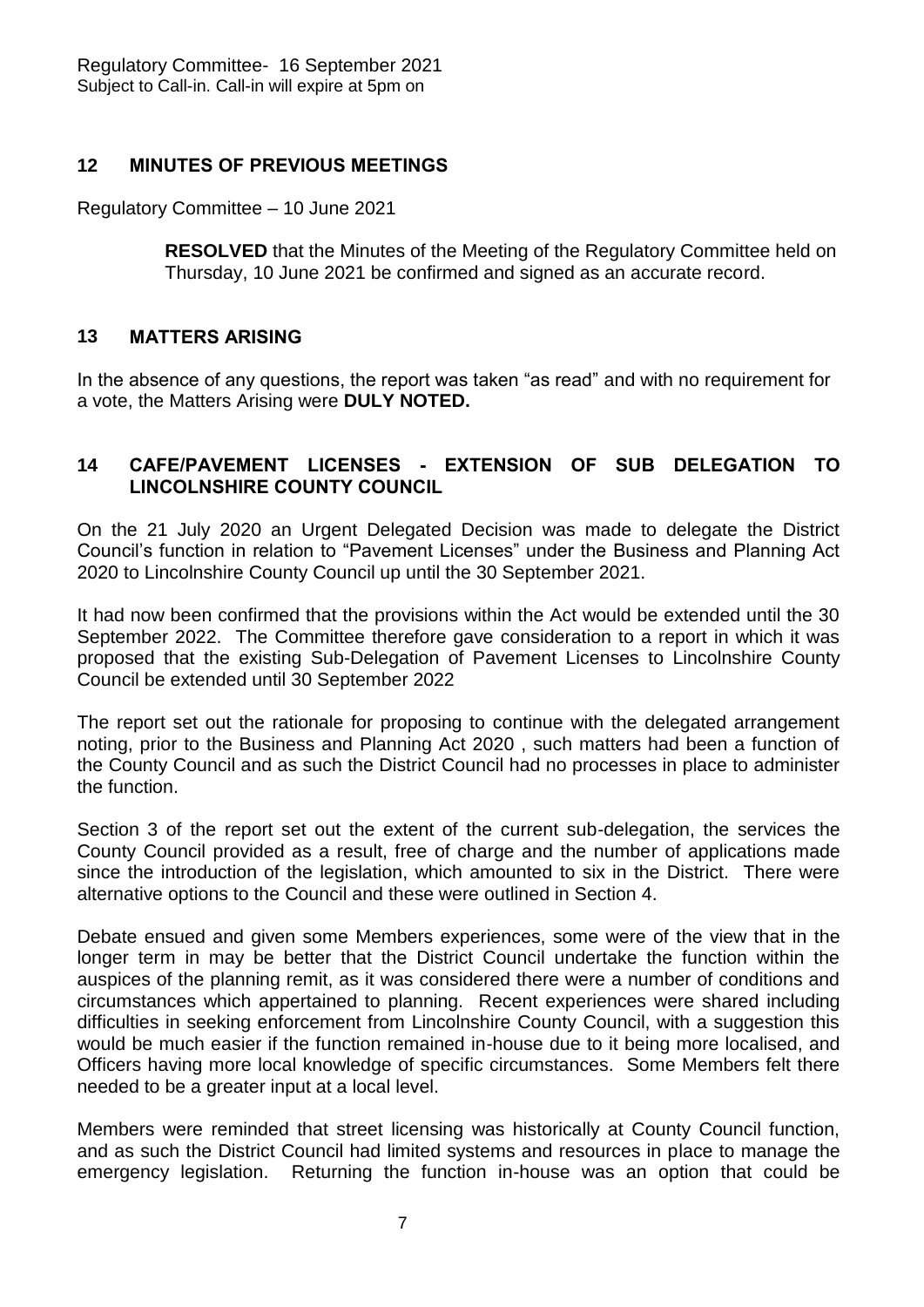Regulatory Committee- 16 September 2021 Subject to Call-in. Call-in will expire at 5pm on

considered should the legislation continue to be extended and should uptake increase, particularly with the planned regeneration in Gainsborough.

Officers also highlighted, whilst the legislation was not intended to ride roughshod over the issues highlighted by Members, it was fully focussed on enabling and allowing businesses to extend their operations due to the restrictions. Therefore from a planning perspective, unless there was a significant impact, it would be difficult to not allow a business to have a cafe/pavement licence. Accepting Members concerns however, Officers did have the ability to and would feedback the issues which had been raised.

In response to questions, it was confirmed that both the Licensing and Planning Departments of West Lindsey were consulted when applications for such licences were received, but again were reminded the emphasis of the legislation was to enable businesses.

Following discussion and having been moved and seconded it was: -

### **RESOLVED** that

- (a) the Districts Council's function in relation to "Pavement Licenses" under the Business and Planning Bill Act 2020 be delegated to Lincolnshire County Council for a further 12 months up until the 30 September 2022; and
- (b) a further report be submitted to the Regulatory Committee, prior to September 2022, to provide an update on the sub-delegation and to consider whether an assessment of any further options are needed should the provisions in the legislation be extended further.

### **15 ABANDONED SHOPPING TROLLEYS - SCHEDULE 4 UPDATE AND REVIEW**

Consideration was given to a report which provided an update on the Schedule 4 scheme todate. The Council had agreed to implement the scheme using its powers under the Environmental Protection Act 1990 and it had come into effect in August 2018 for the Gainsborough area.

The scheme had been introduced to combat the persistent issue of abandoned shopping trolleys, which at the time were being collected at a rate of 30 per week.

Section 2 of the report set out the Scope of the Scheme and its intentions, whilst Section 3 detailed the Scheme's impact to-date including the number of shopping trolleys collected and subsequent income generated, as a result of re-charging the supermarkets.

Whilst the issue of abandoned shopping trolleys was still present in Gainsborough. The figure had reduced by 62% since the implementation of the scheme. Noting a slight increase in the recent year, there was still a significant reduction on the volumes that were being collected prior to the scheme and as such, it was recommended that that consultation in relation to its continuation be carried out in 2023.